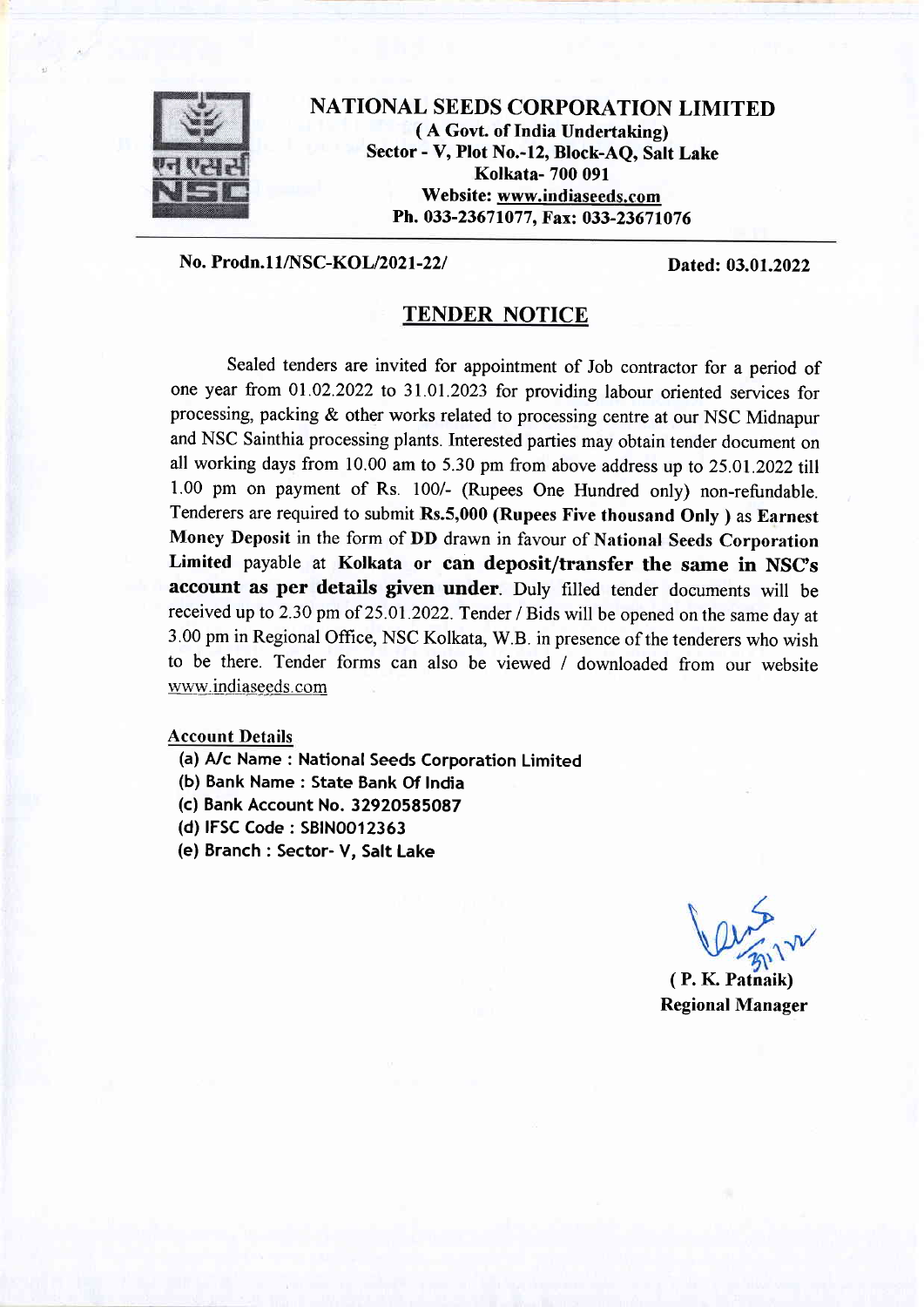# NATIONAL SEEDS CORPORATION LTD. (A Govt of India Undertaking-Mini Ratna Company) Block-AQ, Plot No.-12, Sector-S, Salt Lake City, KOLKATA- 700 091

Issuing Office:

From,

 $M/s$ 

To,

Regional Manager, National Seeds Corporation Limited, Block-AQ, Plot No.-12, Sector-S, Salt Lake, Kolkata- 700 09I

Sir

' With reference to your tender/advertisement -- ------- dated-------------------, we hereby agree with the attached terms and conditions of the tender. Necessary documents are attached as mentioned in the Technical Bid and our quoted rates for providing labour oriented services for processing, packing & other works related with seed processing at the Seed Processing Plant at NSC Ltd. Midnapur (WB)/ NSC ltd. Sainthia (W.B.) as mentioned in the attached format of the Financial Bid.

Yours faithfully,

Signature

Date: Place:

Name Complete Address:

Phone No. Fax No. E-mail Seal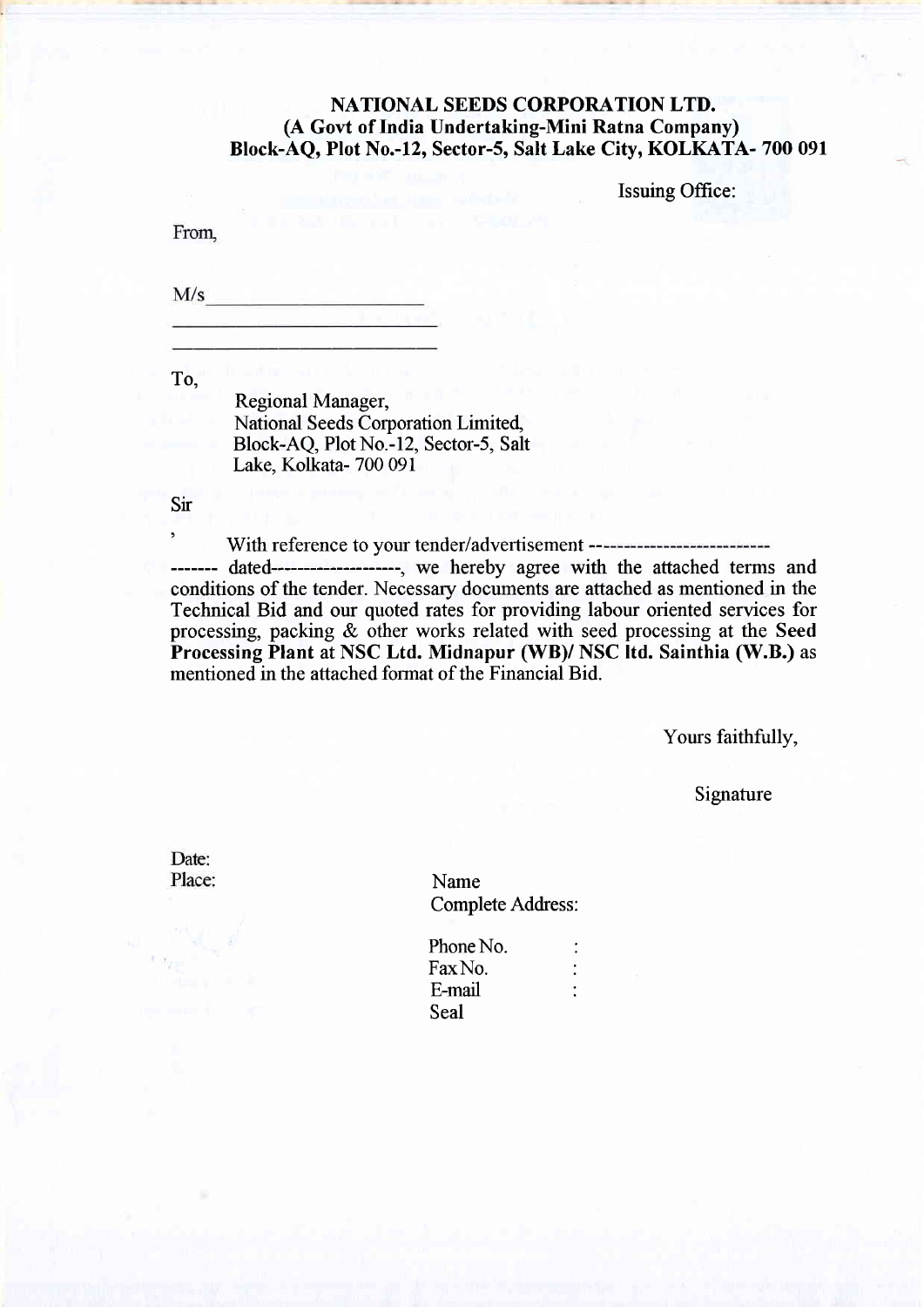# NATIONAL SEEDS CORPORATION LIMITED (A Govt of India Undertaking-Miniratna Company) Block-AQ, Plot No.-12, Sector-S, Salt Lake City, Kolkata- 700 091

#### TENDER FOR LABOUR ORIENTED WORKS AT MIDNAPUR / SAINTHIA SEED PROCESSING PLANT

#### TERMS AND CONDITIONS.

l. The tenderer should thoroughly go through the terms & conditions before Submitting their tender.

2. Sealed tender to be submitted in the prescribed format, separately for technical & commercial bid with envelopes super-scribed as "Technical bid" and "Commercial bid", respectively over envelope and both the sealed bids should further be sealed in another big envelope super-scribed as "Work Contract Tender for NSC LTD, MIDNAPUR/SAINTHIA,WB.

3. Tender Form can be purchased from NSC Midnapur/Burdwan/Nalhati or on the above mentioned address by paying  $\mathbf{R}s$ . 100/- in the form of DD drawn in favour of National Seeds Corporation Limited payable at Kolkata/cash (deposited in Nsc account) on all working days from 04.01.2022 to 25.01.2022 up to 1300 hrs. Tenderer should attach the receipt for purchase of Tender Form along with the Technical Bid. Tender Form downloaded from www.indiaseeds.com website should be attached with **DD** of **Rs. 100/-** (Nonrefundable) against cost of Tender Form drawn in favour of National Seeds Corporation Limited payable at Kolkata, WB or deposit in NSCA/C.

4. Filled Tenders in the sealed envelope will be received at National Seeds Corporation Limited, Block-AQ, Plot No.-12, Sector-S, Salt Lake City, Kolkata- 700091, WB on or before 25.01.2022 up to 14230 hrs. Technical bid will be opened on the same day, i.e. 25.01.2022 at 15:00 hrs and Financial bid of only technically qualified tenderers will be opened thereafter.

5. Tenderer should check the documents attached with the tender form as per the Attached checklist.

6. Tender received after prescribed time and date shall not be accepted.

- 7. The Tender downloaded from NSC website www.indiaseeds.com should be accompanied with the undertaking given by the tenderer that he/she/they or his/her/their firm has not made any alteration/change in the downloaded terms & conditions of the tender. If any alteration is found in the terms & conditions during the process of Tender/during the currency of Contract (if awarded any) will be out rightly cancelled without giving any notice.
- 8. For confirmation of acceptance of the tender terms and conditions, the tenderer is required to sign on all the pages of the tender document and submit the same with the Technical Bid.

9. Conditional and incomplete tender may be rejected at the discretion of NSC.

10. NSC does not guarantee the minimum or maximum work.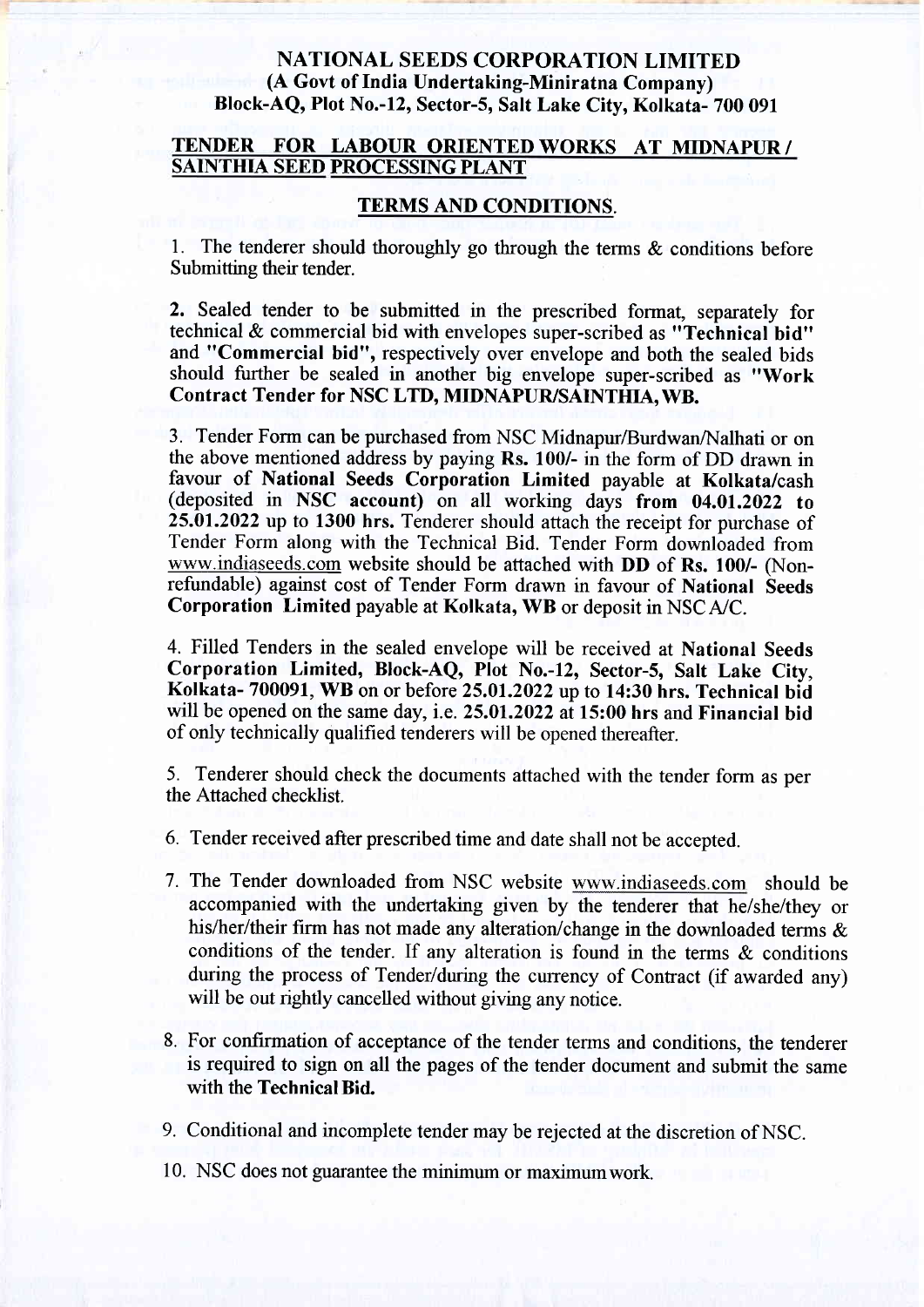11. Tenderer should submit Undertaking duly notarized that he/she/they or his/her/their firm has neither been **BLACK LISTED** by any Government/other agency nor having any relation/co-relation directly or indirectly with the employees of the NSC, its main growers/growers/dealers/distributors/custom processor/any party dealing with seed business.

12. The tenderer must fill in his/her rates both in words and in figures in the tender form and the rates quoted in all cases must be firm and inclusive of all charges.

13. Payment made/credit afforded to the work contractor by NSC from time to time under the confract entered into with the contractor, would be subject to the deduction of Income Tax at source according to the provisions of Section I94-c of Income Tax Act and the rules made there under.

14. Tenderer must check his/her offer thoroughly before submission. Requests for enhancement of rates will not be considered after opening of the tenders and the same will be in force throughout the contractperiod.

15. The tender will be opened on the specified date and time in the presence of such tenderer / their representative as may be present. The decision about the acceptance of tender will be taken on the date of opening of the tenders or as soon as thereafter as may be possible.

#### 16. (a) EARNESTMONEY:

Tenderers are required to submit Rs.5,000 (Rupees Five thousand Only) as Earnest Money Deposit in the form of DD drawn in favour of National Seeds Corporation Limited payable at Kolkata or deposited / Transferred in NSC's account. Any tender without EMD will not be accepted. Upon acceptance of the tender by NSC, he/she shall also remit Rs. 10,000/- (Rs. Ten Thousand Only) towards Security Deposit. The EMD will be converted into Security deposit in respect of successful tenderer. Whenever the Security Deposit falls short of the stipulated amount, the contractor shall make well the deficit, so that the deposit at any point of time remains intact at  $\text{Rs. } 10,000/$ -(Rs. Ten Thousand Only). NSC reserves the right to forfeit the security deposit (in part or full) in the event of failure of the contractor to comply with the terms of contract. The Security Deposit or such part thereof as has not been forfeited or adjusted will be refunded to the contractor only on expiry of the contract and on satisfactory completion of the work under the agreement and on production of no due certificate issued by the in-charge of the Sub-Unit. NSC shall not be liable to pay any interest on the security amount and the same will be refunded to the contractor only after expiry of the contract period, provided there are no outstanding dues on any account against the contractor. Failure to enter into agreement may lead to forfeiture of the EMD deposited with the tender. EMD of the unsuccessful bidder will be returned to the respective parties in due course.

16. (b) Micro small enterprises MSE's registered with NSIC or any other body specified by Minisfiy of MSME, for such works are exempted from payment of Tender fee as well as EMD. Security deposit however, will have to be deposited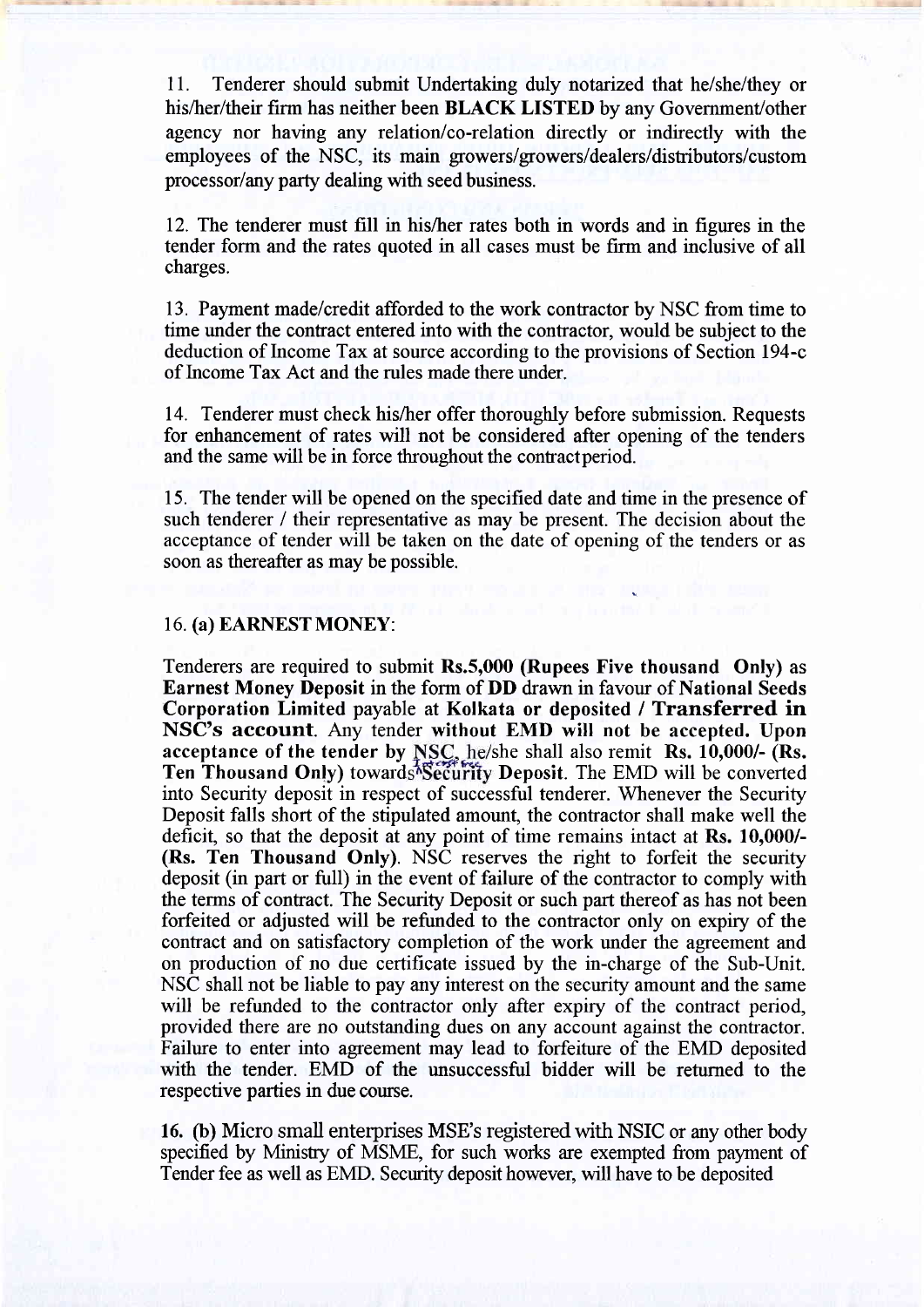in the case of grant of work.

17. The Contractor shall undertake the responsibility for providing adequate laborers and finishing the work well in time as desired by the Corporation. The confractor shall not be eligible for giving sub-contract. He will be responsible to make good any loss that may be suffered from accounts/conftact or from his security deposit. In the event of loss incurred by NSC exceeding the amount of security and the bills which may be payable or may become payable to the confractor. The contractor shall be under an obligation to pay that amount on demand within aweek's time.

18. NSC shall pay to the contractor at the rates approved on *finished goods* only and not on the unprocessed quantity. However, 50% of payment on the approved rates shall be made after grading, packing of seeds in required size of packing and stacking the same in the processing plant, adjoining seed stores in case indirect packing. Balance 50% payment shall however, be released after completing all processes of final packing. For direct packing full payment shall be released.

19. All the work shall be attended on "To be billed basis" and the payment will be made by the Regional Office of NSC, Kolkata, WB on receipt of Bill after expiry of the month/15 days. Job contractor is required to submit printed serially numbered bills indicating full details of work done during the month through the Area Manager of the concerned Sub-unit. Only one bill after expiry of month /15 days is required to be submitted and no part payment shall be allowed.

20. Job Contractor must submit the bill along with the duly self-attested Photo-copy of EPF  $\&$  ESI challan if applicable for the labour engaged by him for the said work and any Tax payment deposited with the concerned department for the previous month. On receipt of the bill from the Job Contractor, Area Manager of the concerned sub-unit will verify the bill for the quantum of seed processed during that period and forward the same to Regional office for payment along with the photocopy of the processing register (duty attested). In the absence of same bill will not be processed.

21. The payment shall be made by crossed A/c payee cheque/transfer/RTGS in favour of Contractor as per procedure for the submitted bills  $\&$  certificates as mentioned in the preceding Para, as per the rates approved by the Corporation. Excess/shortages occurring due to the fault of man nower Excess/shortages occurring due to the fault of man power provided by the Contractor, the cost thereof at the prevailing sale rates of the Corporation shall become recoverable from the contractor out of his bills.

22, The Job contractor shall provide necessary labor immediately on demand given by NSC to the contractor even on telephone or otherwise. In the event of failure (the contractor) to provide desired laborers, it will open to NSC to arrange laborers at the cost of contractor and in the event of NSC being obliged to pay to such laborers, the amount paid shall become recoverable from the bills/Security Deposit of the Contractor with whom the agreement has been entered. Laborers engaged by the Corporation shall be conclusive evidence of the amount paid and the contractor shall undertake not to dispute the correctness of the same and contractor shall be under obligation to pay the same either in cash or through recovery/adjustment from the amount at the credit of the contractor.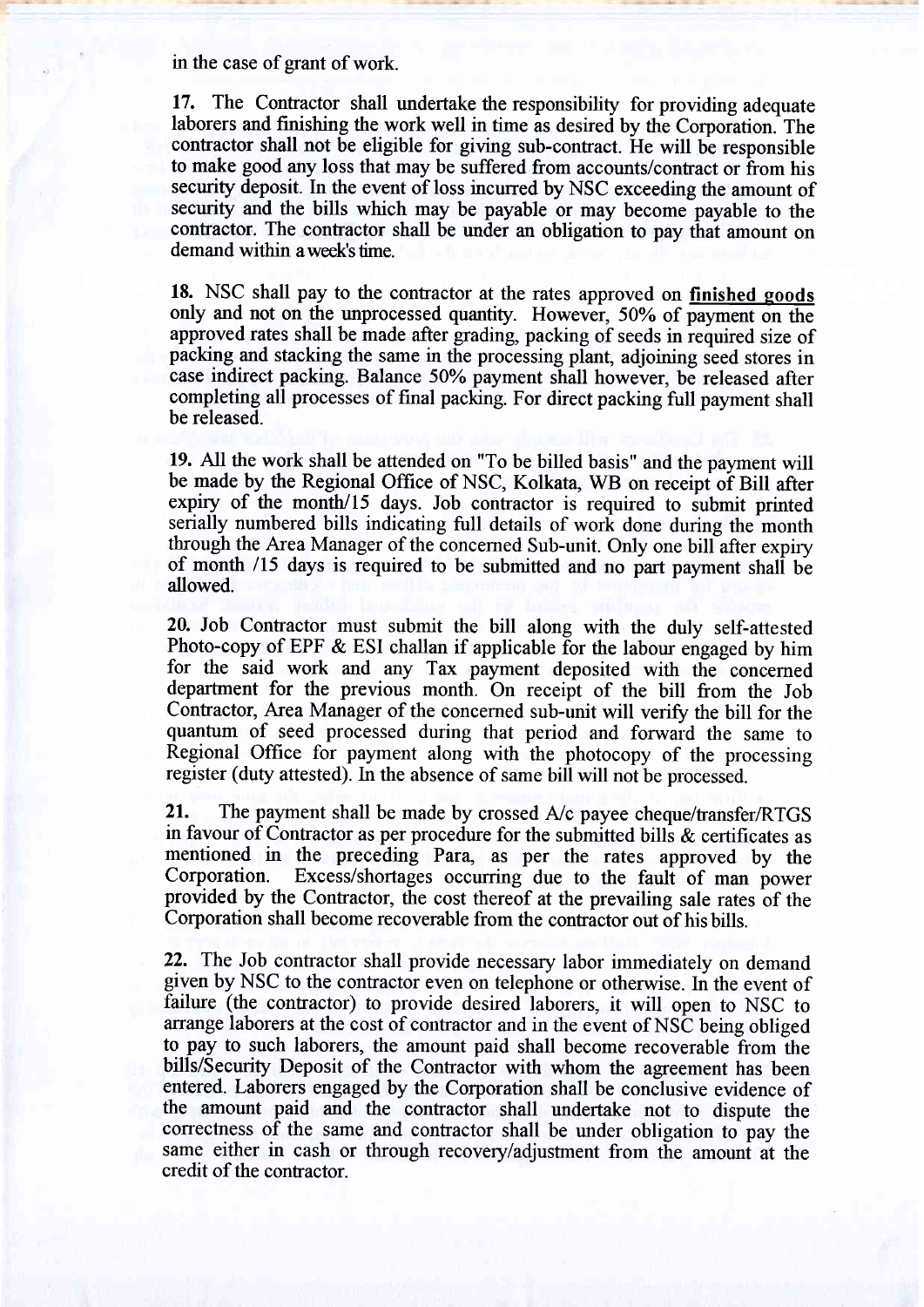23. All the formalities regarding statutory payment (as application) and contribution on account of EPF/ESI (on behalf of the laborers and by the NSC to the laborers) shall also be the sole responsibility of the confractor. In the case of failure, the Corporation shall make such like obligatory payment being principal employer on behalf of Contractor to the authorized concerned and all such like payment are required to be borne/reimbursed by the Contractor without any dispute or deducted from the bills submitted by Contractors from time to time or from the Security Deposit of the Contactor held with the corporation.

24. Tax (if any) as applicable from time to time, will be born separately by the Contractor and the NSC Ltd. NSC will not pay any Tax liable to be paid by the contractor. Bid validity days-365 days & completion period in months-l2 months and the same can be renewed with the mufual written consent of the parties.

25. The Contractor will comply with the provisions of the labor laws/Acts or any other laws in force in West Bengal and He will be solely responsible for the commission/omission of the same.

26, The Contractor is required to maintain full requisite records as per by- laws such as attendance and wages disbursement register in respect of laborers provided by the Contractor to NSC. NSC reserves the right to call for such like record for inspection by the nominated officer and Contractor is obliged to provide the requisite record to the nominated officer without hesitation immediately on receipt of instruction in this regard. In the event of failure (on the part of Contractor), the Contract can be terminated forthwith besides initiating other legal actions as deemed fit by the Corporation.

27. The successful tenderers shall be intimated by the letter or other means of communication and the tenders so informed shall be bound from the time of transmission of such acceptance. Formal acceptance of the tenders will be forwarded to successful tenderer in due course, but will serve as merely confirmation of the initial intimation and shall not affect the time from which the offer(s) is/are bound by the contract(s). The successful tenderer is required to enter into an agreement on Non- judicial stamp paper of Rs.100/- as per NIT term & condition. The cost of non-judicial stamp paper of Rs.100/- is required to be bome by the Contractor.

28. The Corporation shall not be bound to accept the lowest tender. Regional Manager, NSC, Kolkata reseryes the right to reject any or all or accept any or part of the offer made and further reserves the right to allot specified jobs to different tenderer and split the job without assigning any reasons. The decision of the Regional Manager, NSC, Kolkata in the matter shall be final and binding in all respects and it cannot be challenged by any tenderer.

29. The agreement entered into with the Contractor shall be valid up to 31.01.2023 and the same can be renewed with the mutual written consent of the parties. However, in case, if failure on the part of contractor to comply with any of the prescribed terms and conditions, the Regional Manager, NSC, Kolkata reserves the right to terminate the contract at any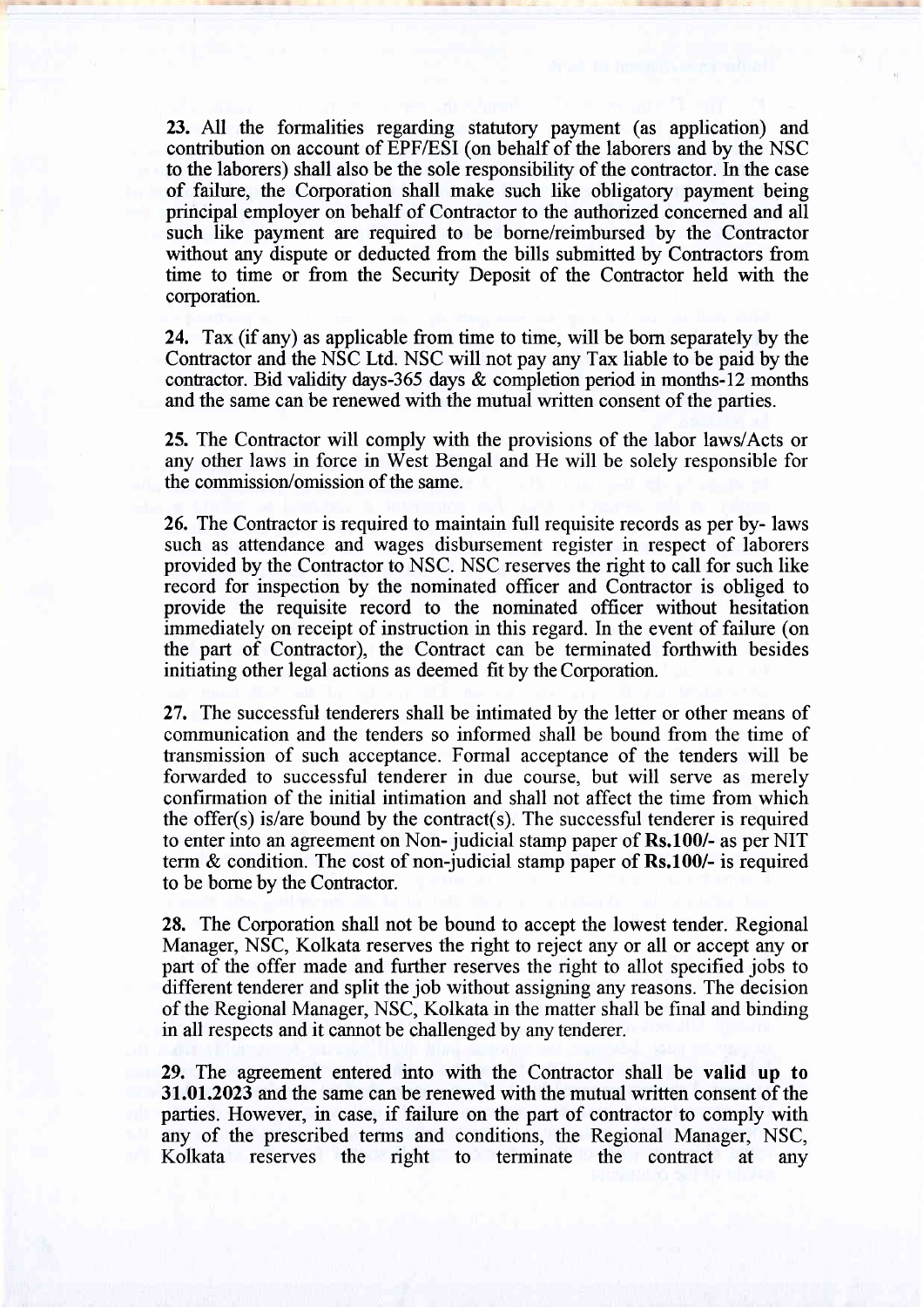time & Security Deposit of the contractor is liable to be forfeited.

30. In case any dispute arises between NSC and the other party due to any term or matter, both the parties will opt to resolve it through mutual understanding and discussion. In case, dispute remains even after discussion, then it shall be binding upon parties to resolve issue under the provisions of Arbitation & Conciliation Act, 1996 as amended from time to time. Under this provision, the Chairman-cum-Managing Director, National Seeds Corporation Limited with the concurence of both the parties shall appoint Sole Arbitrator to resolve the issue and both the parties will have to abide by the decision. The parties will bind to resolve this dispute through arbitration before going to court of law. The arbitration shall be conducted at New Delhi and shall be in English Language. The court of Delhi shall have the jurisdiction.

# ADDITIONAL TERMS & CONDITIONS FOR THE JOB CONTRACT TO BE UNDERTAKEN BY THE CONTRACTOR

l.\_Lifting of raw seed from the stores/plant situated within the premises to the Plant Machine and packed seed from Plant Machine to Stores/Plant store within the premises and stacking thereof;

2. DIRECT PACKING: Direct packing include grading the stock, treatment of seed as per NSC norms, writing/printing as per wBSSCA requirement, on packing material and also on tagllabels, packing of seed in different sizes of bags after proper weighment stitching of seed bags after putting leaflets, chemicals packet wherever necessary, inserting lead seal, sealing of seed bags cleaning of Plant/Machinery after completing of every lot/crop/variety.

3. INDIRECT PACKING: Indirect packing include grading the stock, packing and stitching the graded seed after weighment in bulk packing and thereafter re-packing the graded seeds in the small packing after proper weighment. stitching of seed bags after putting leaflets, chemicals packet wherever necessary, inserting lead seal, sealing of seed bags and then packing the repacked small seed bags in the Standard bags as per NSC's instruction, writing/printing on packing materials as per WBSSCA requirement and cleaning of Plant & Machinery after completing of grading/packing of every lot/ crop/variety.

a. Printing Materials & screen will be provided by theNSC.

5. All certification, packing, printing/writing material to be provided by NSC.

6. Segregation of gunny bags and to make bundles of 50 bags and stacking thereof in countable position in the stores within the premises.

7 Weighing & packing of under size seed in gunny bags and stacking thereof in the stores within the premises.

8. Rate quoted should be on graded seed basis as the payment will be made on graded seed basis.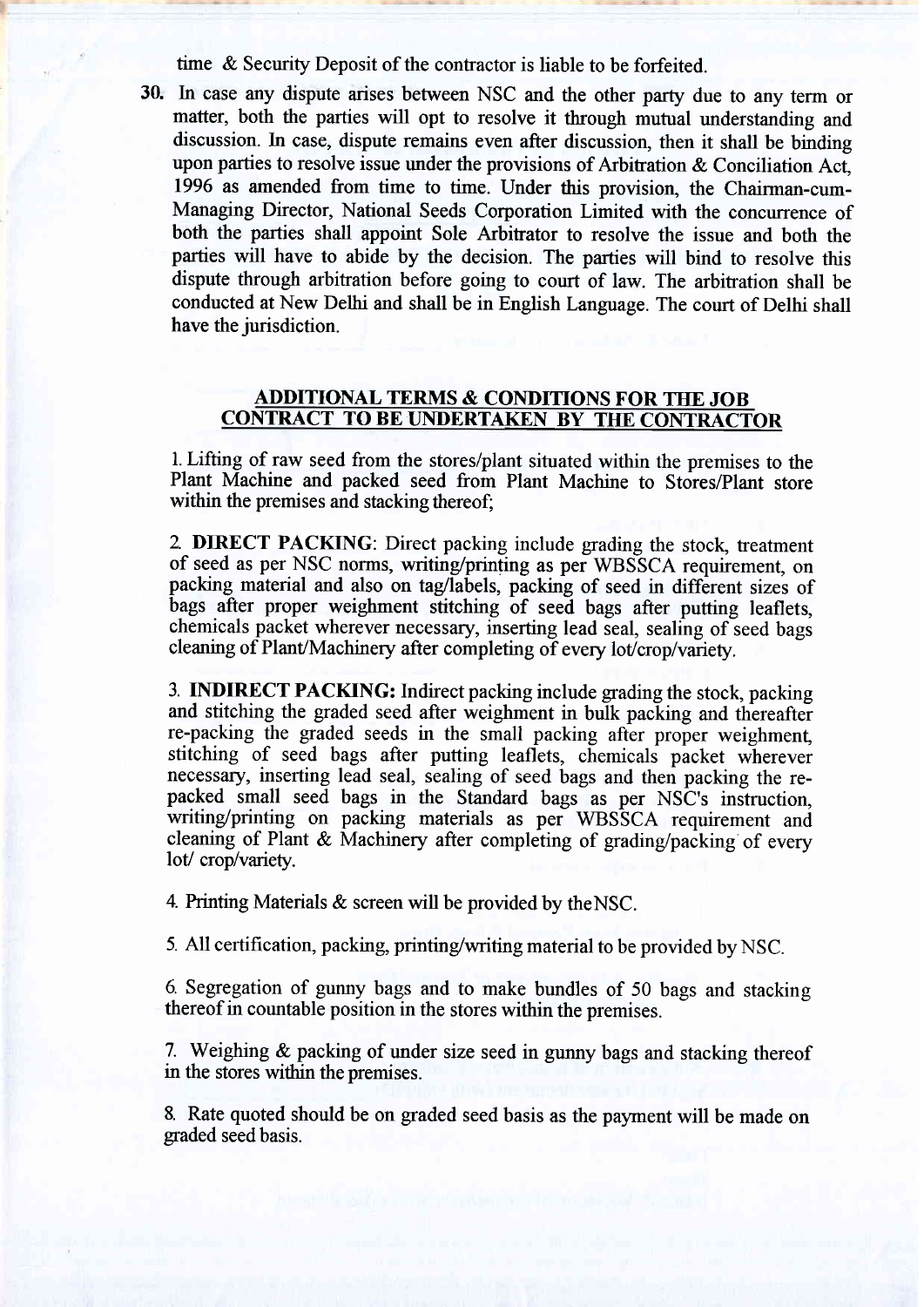# Performa for Financial Bid on Next Page

# A. TECHNICAL BID

#### <u>TENDER FORM FOR LABOUR ORIENTED WORKS (PROCESSING AND</u> <u>PACKING OF SEEDS) AT NSC*MIDNAPUR /SAINTHIA* PROCESSING</u> PLANT

| $\mathbf{1}$     | Name & Address of the tenderer                                                                                              |                                        |  |
|------------------|-----------------------------------------------------------------------------------------------------------------------------|----------------------------------------|--|
|                  |                                                                                                                             |                                        |  |
| $\overline{2}$   | Name of the proprietor/partner                                                                                              |                                        |  |
| 3.               | <b>GST/PAN No</b><br>(Enclose copy)                                                                                         |                                        |  |
| $\overline{4}$ . | <b>EPF</b> Registration<br>(Enclose copy)<br>andar din salah                                                                |                                        |  |
| 5.               | <b>ESI</b> Registration<br>(Enclose copy)                                                                                   |                                        |  |
| 6.               | Affidavit for not being blacklisted/                                                                                        | the control of the control of the con- |  |
| 7.               | Undertaking regarding deposition of Labor<br>License issued by Labor commissioner office<br>(within two months)             |                                        |  |
| 8.               | Previous experience (if any)<br><b>NSC</b><br>(a)<br>(b) Govt. experience certificate/<br>having from Reputed Private firms |                                        |  |
| 9.               | Number, date and amount of Demand Draft<br><b>Enclosed as EMD</b>                                                           |                                        |  |
| 10.              | Authorization of competent authority to<br>Sign this Tender document (with valid ID)                                        |                                        |  |
|                  | Date:<br>Place:                                                                                                             |                                        |  |

Name & Signature of the tenderer with official stamp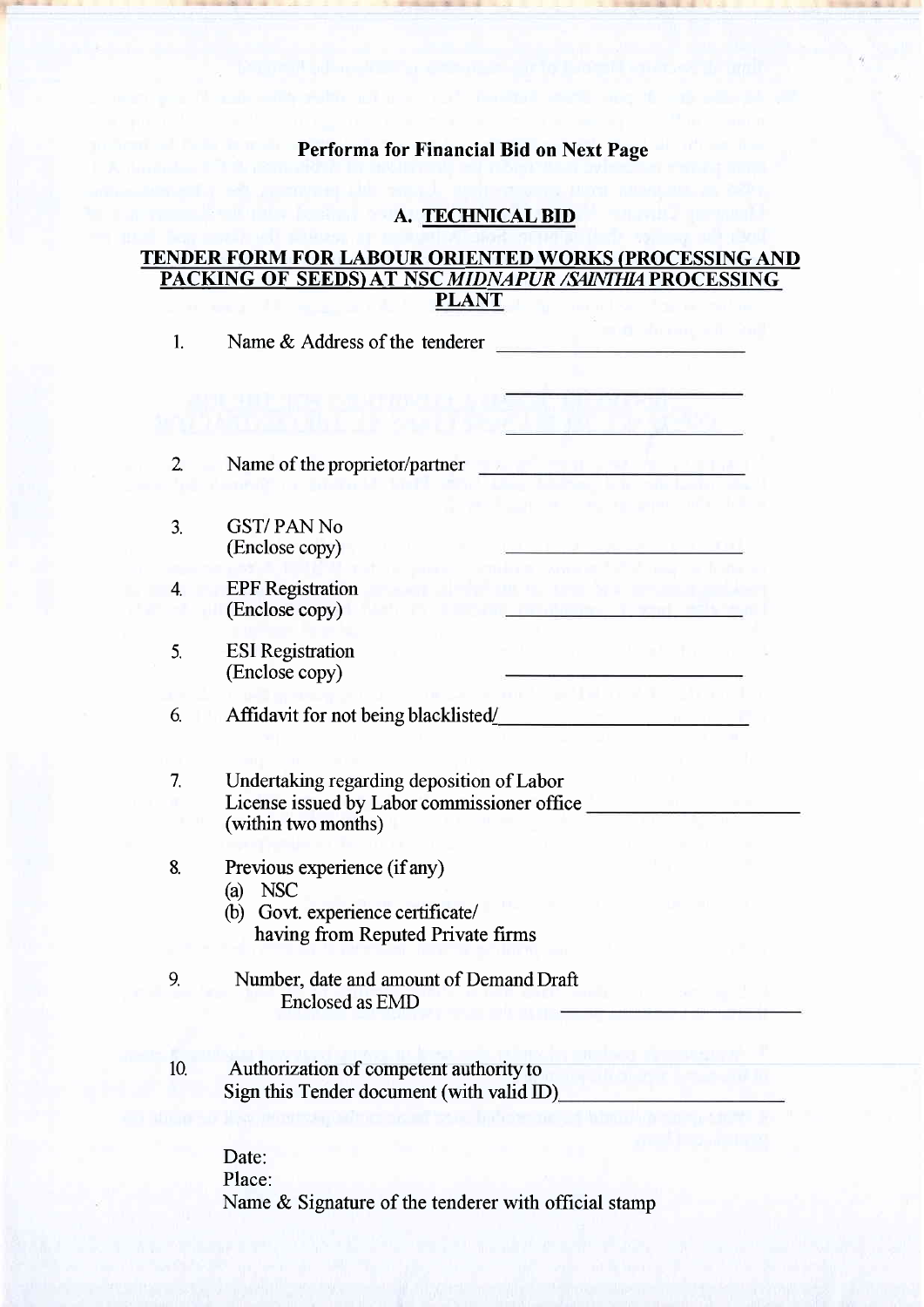# B. FINANCIAL BID

| Sr.<br>No.              | <b>Size of Packing</b>                                                                                             | Rate to be Quoted in Rupees per qtl<br>exclusive of Taxs (As Applicable) |                         |  |
|-------------------------|--------------------------------------------------------------------------------------------------------------------|--------------------------------------------------------------------------|-------------------------|--|
| A.                      | Processing & Packing of seeds                                                                                      | <b>Direct Packing</b>                                                    | <b>Indirect Packing</b> |  |
| 1                       | Up to 2 Kgs                                                                                                        |                                                                          |                         |  |
| $\overline{2}$          | 3 Kg to 5 Kgs                                                                                                      |                                                                          |                         |  |
| $\overline{3}$          | 6 Kg to 10 Kgs                                                                                                     |                                                                          |                         |  |
| $\overline{\bf{4}}$     | 11 Kg to 20 Kgs                                                                                                    |                                                                          |                         |  |
| $\overline{5}$          | 21 Kg to 30 Kgs                                                                                                    |                                                                          |                         |  |
| $\overline{6}$          | 31 Kg to 40 Kgs                                                                                                    |                                                                          |                         |  |
| $\overline{7}$          | 41 Kg and above                                                                                                    |                                                                          |                         |  |
| $\bf{B}$                | Loosening & Re-cleaning of<br>seeds                                                                                |                                                                          |                         |  |
| $\mathbf{1}$            | Up to 2 Kgs                                                                                                        |                                                                          |                         |  |
| $\overline{2}$          | 3 Kg to 5 Kgs                                                                                                      |                                                                          |                         |  |
| $\overline{3}$          | 6 Kg to 10 Kgs                                                                                                     |                                                                          |                         |  |
| $\overline{\mathbf{4}}$ | 11 Kg to 20 Kgs                                                                                                    |                                                                          |                         |  |
| $\overline{5}$          | 21 Kg to 30 Kgs                                                                                                    |                                                                          |                         |  |
| $\overline{6}$          | 31 Kg to 40 Kgs                                                                                                    |                                                                          |                         |  |
| $\overline{\tau}$       | 41 Kg and above                                                                                                    |                                                                          |                         |  |
| #                       | <b>Other works</b>                                                                                                 | Rate to be Quoted in Rupees per qtl<br>exclusive of Taxs (As Applicable) |                         |  |
| $\overline{C}$          | Gunny Bag Bundling (Each 50 No.)                                                                                   |                                                                          |                         |  |
| $\mathbf D$             | Rate for providing labor on demand                                                                                 |                                                                          |                         |  |
| E                       | Rate for putting revalidation stamp on the processed<br>seed bags                                                  |                                                                          |                         |  |
| $\overline{\mathrm{F}}$ | Sun drying of seeds                                                                                                |                                                                          |                         |  |
| G                       | Rate for segregation of seed Lots on per Qtl basis (In<br>Rs.) due to rejection, re-stacking, etc.                 |                                                                          |                         |  |
| H                       | Shifting charges for raw/processed seed from godown<br>to processing plant and vice-versa, if applicable (one      |                                                                          |                         |  |
|                         |                                                                                                                    |                                                                          |                         |  |
| $\mathbf I$             | way rate to be quoted)<br>Note: Item No. A. (Sr. No. 1 to 4) also includes the filling work of                     |                                                                          |                         |  |
|                         | packed cloth/jute/HDPE bags (filled with seeds) into gunny bags, its<br>stitching and stacking, whenever necessary |                                                                          |                         |  |